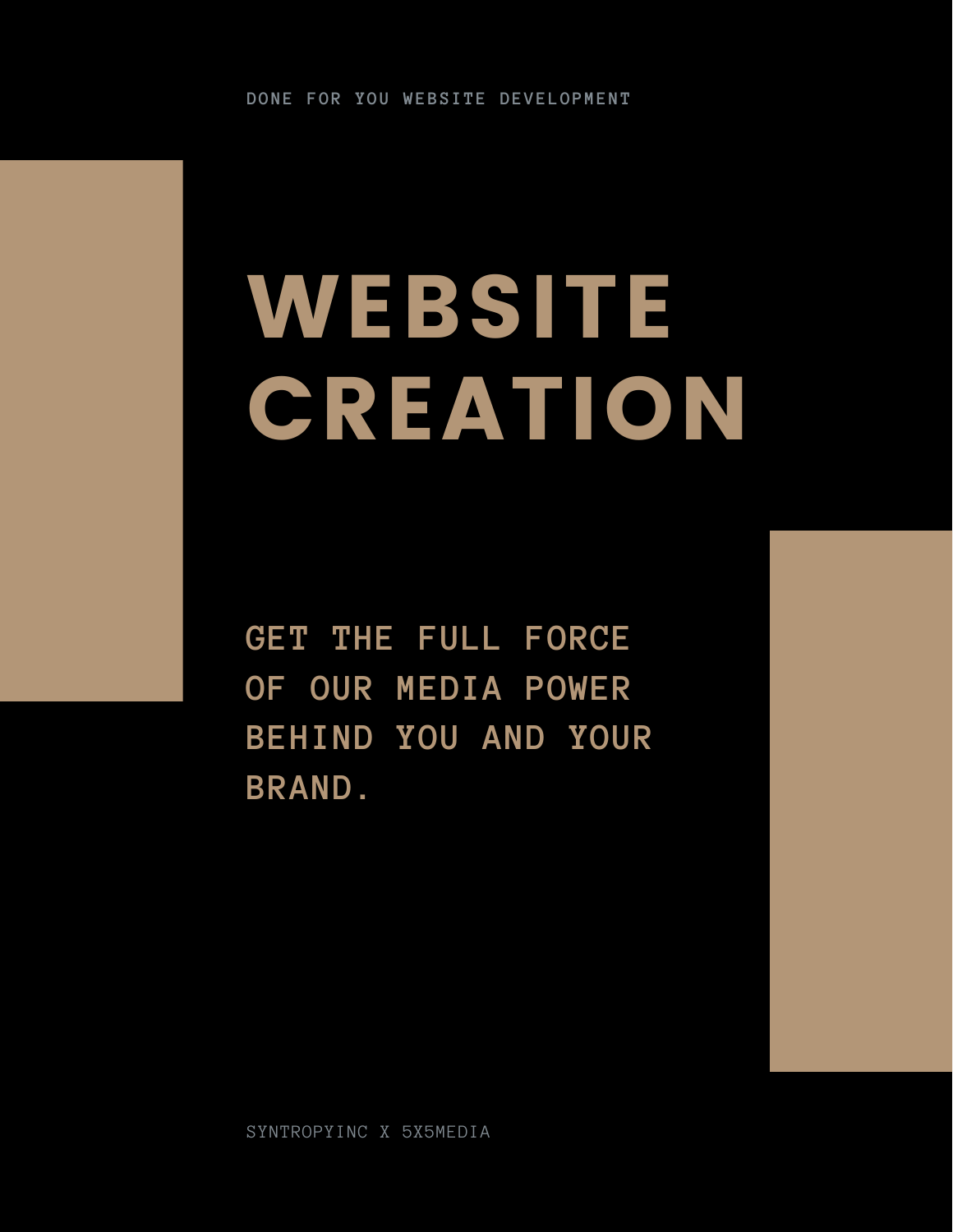### 3 Tier Website Packages

Our 3 Tier options have been seamlessly built to meet your companies needs where they are at now as well as where we will take them together. A team you will never outgrow.

With our Customer Focused Website Development we start with the end in mind. How does you customer experience their entire purchasing process in the most enjoyable, satisfying and brand building way? That's where we begin then work backwards to optimize the highest valued user experience and company profitability.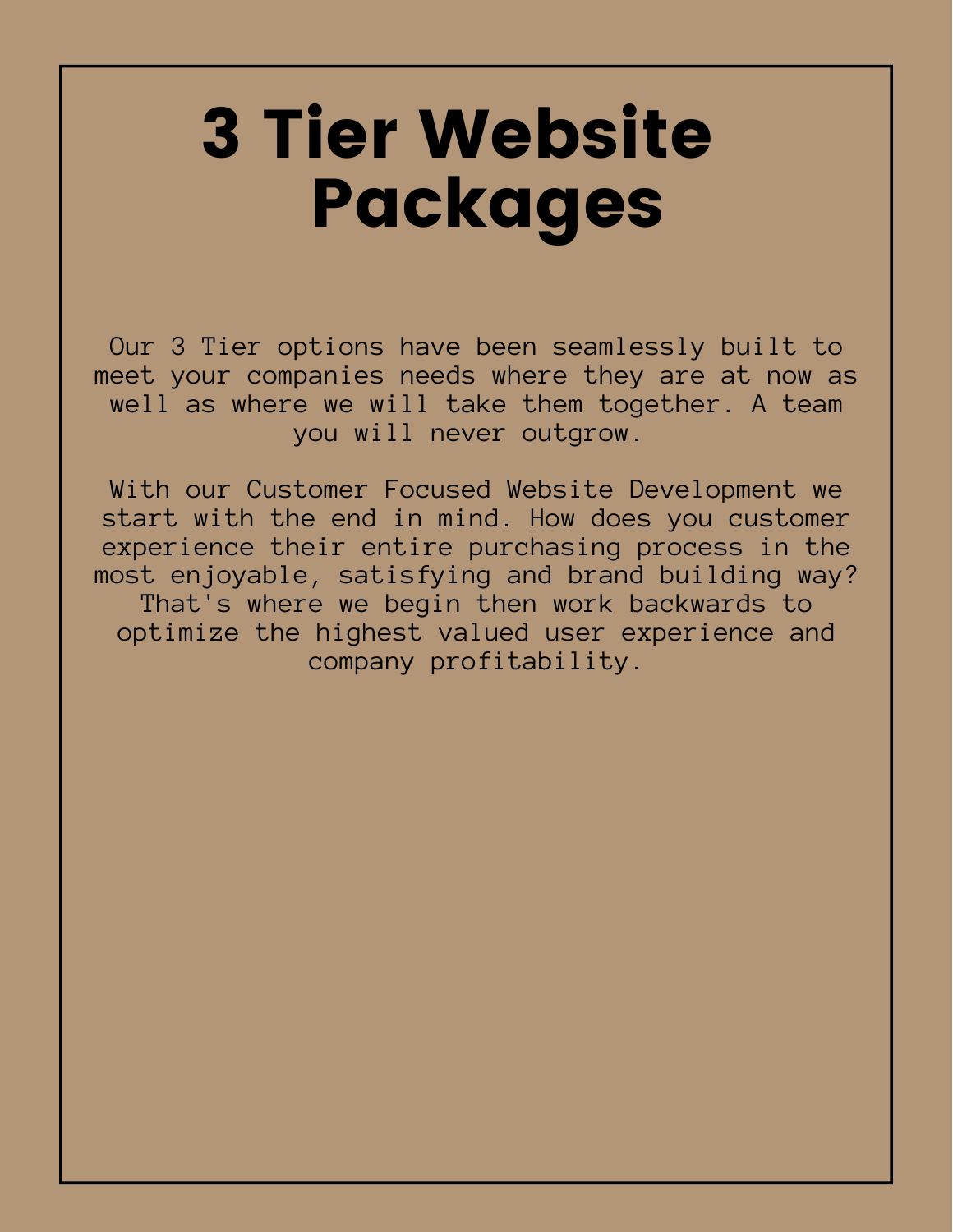#### Tier 1 Investment / \$6,000

One Page Website / Mobile Optimized

#### Tier 2 Investment / \$12,000

5 Page Website / Ecommerce / Mobile Optimized

#### Tier 3 Investment / \$22,000

•

Management / Rebranding / Growth Hacking Full Lead Generation Style Development Search Engine Optimization / Email Automation Application Integration / Scheduler Integration Payment Integration / Content Creation / Blog